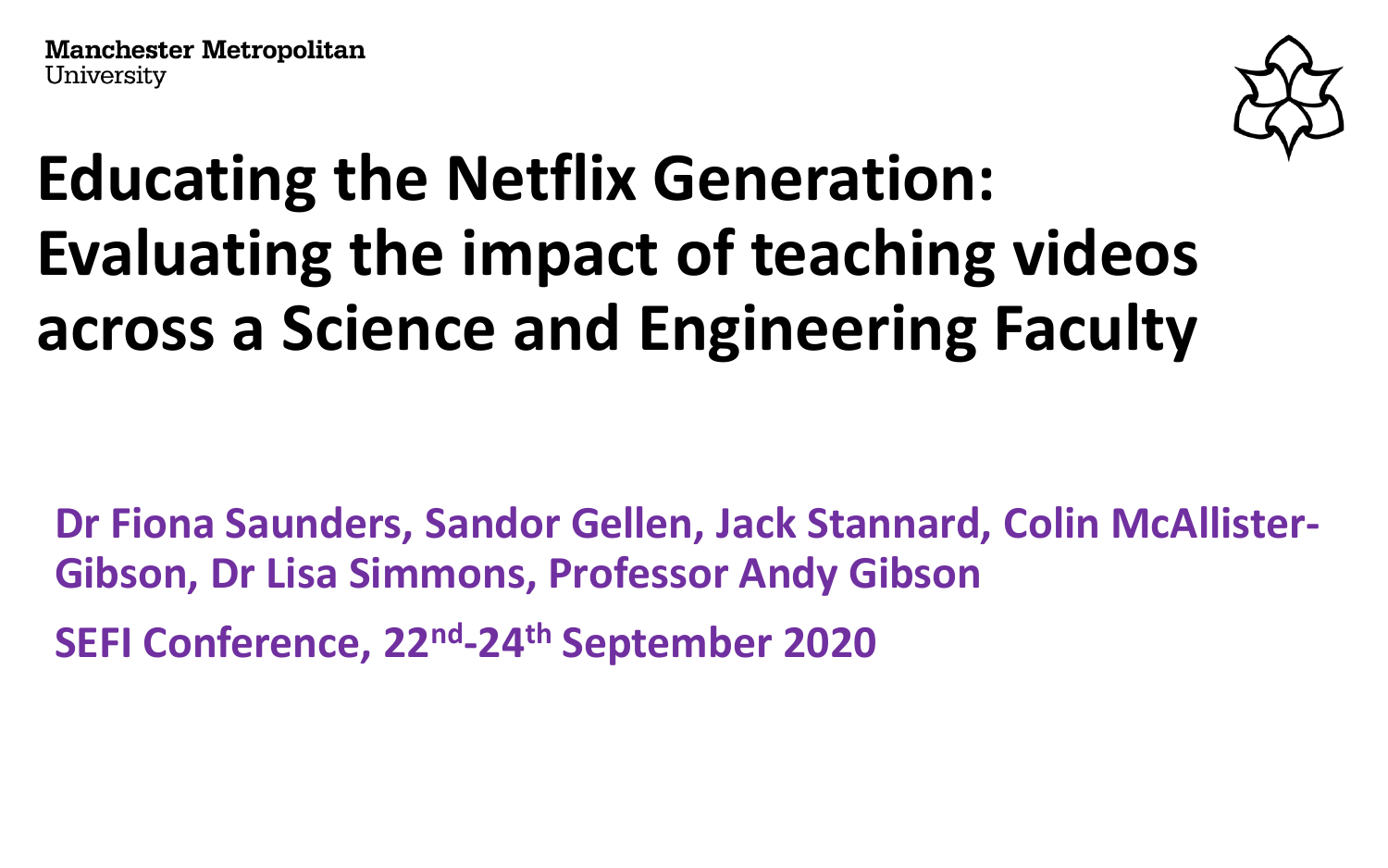

### **Project Overview**

Faculty wide project to support retention and progression of 6000 UG and PGT students

Over 2000 videos produced since 2017

Core concept explainers, past exam solutions, coursework briefings, lab demos

Positive feedback from staff and students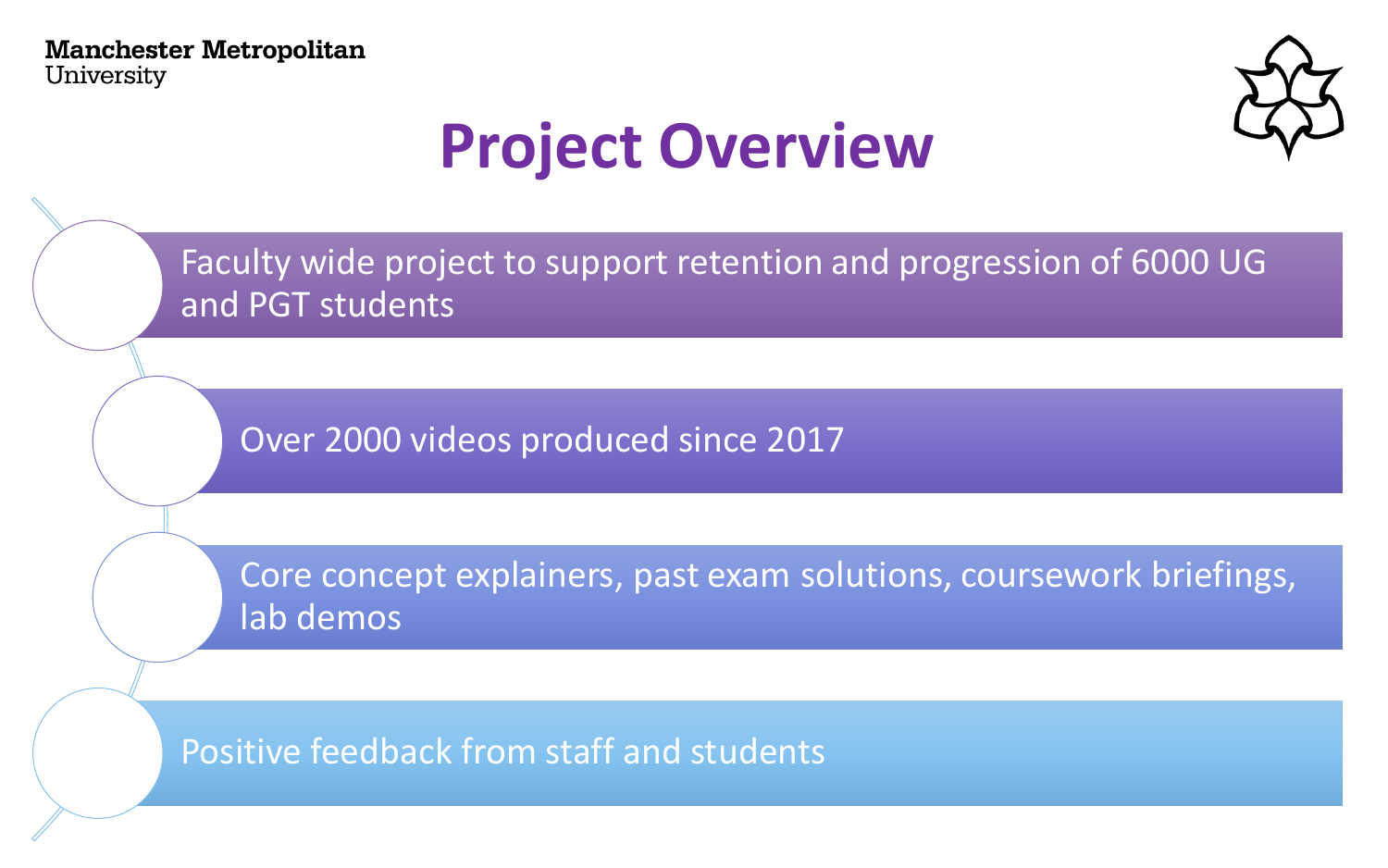# **Underpinning Theory and Ideas**

The rich-media tools aided or added to my understanding of the topics they covered (Qu13, 18,23,28)



Source: Saunders and Hutt, 2014



#### Video Support



Without Video Support



With Video Support (420 students. 100% progression)

Source: UoM, Unit Performance Electrical Energy Supply and Circuits 1 2014/2015

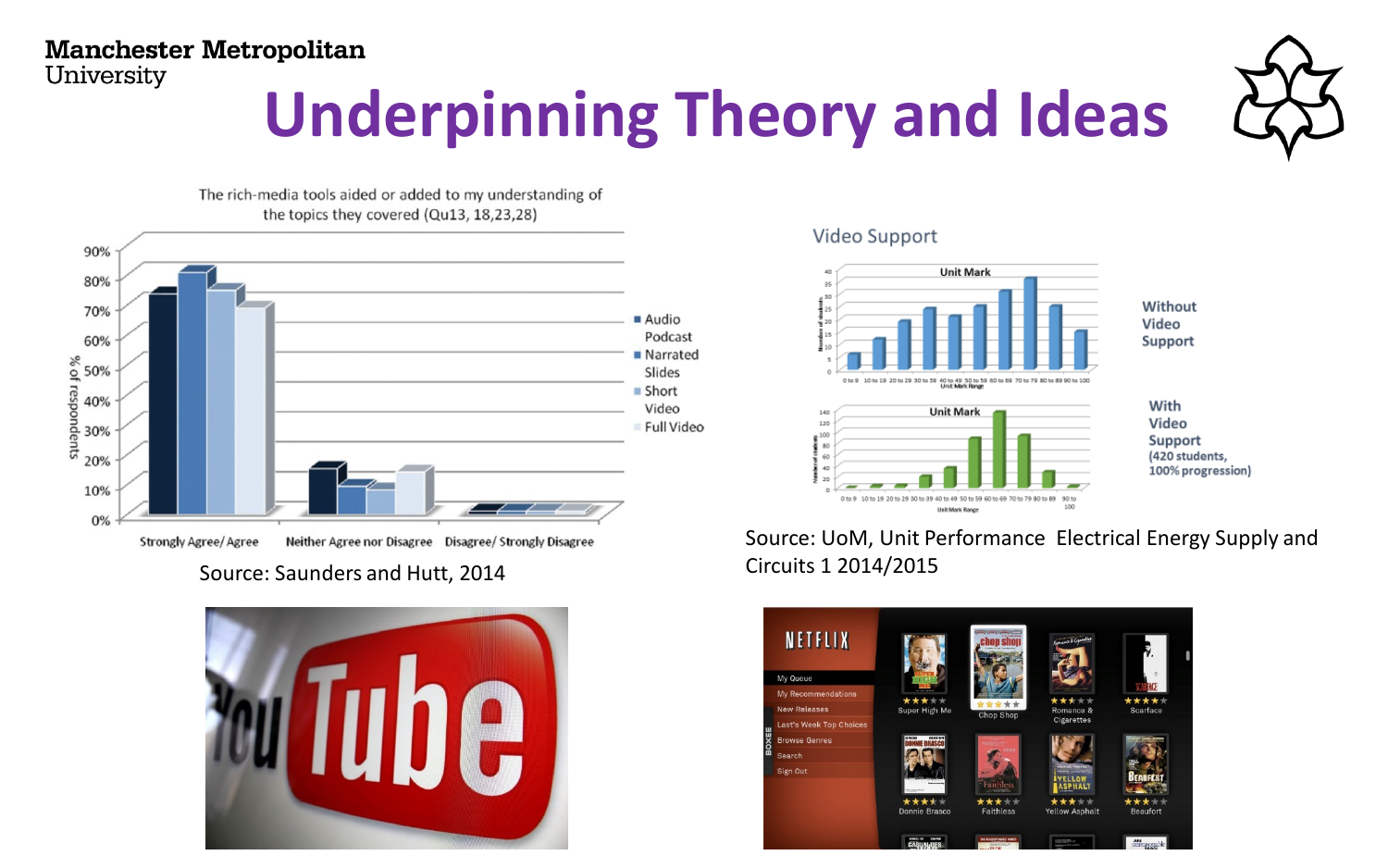# **What do the videos cover?**

**Particle Animations (explained)** 

- revision tips
- exam paper explanations
- coursework guidance
- coursework feedback
- solutions to tutorial problems
- core concept videos



रुके Particle Attributes · Each new particle attributes such as: · initial position · initial velocity (speed + direction)  $\cdot$  initial  $size$ · initial colour · initial transparency **•**shape ·lifetime  $\blacktriangleleft$  $0:30$  / 1:39



Below is a link to a copy of the test with the correct responses indicated.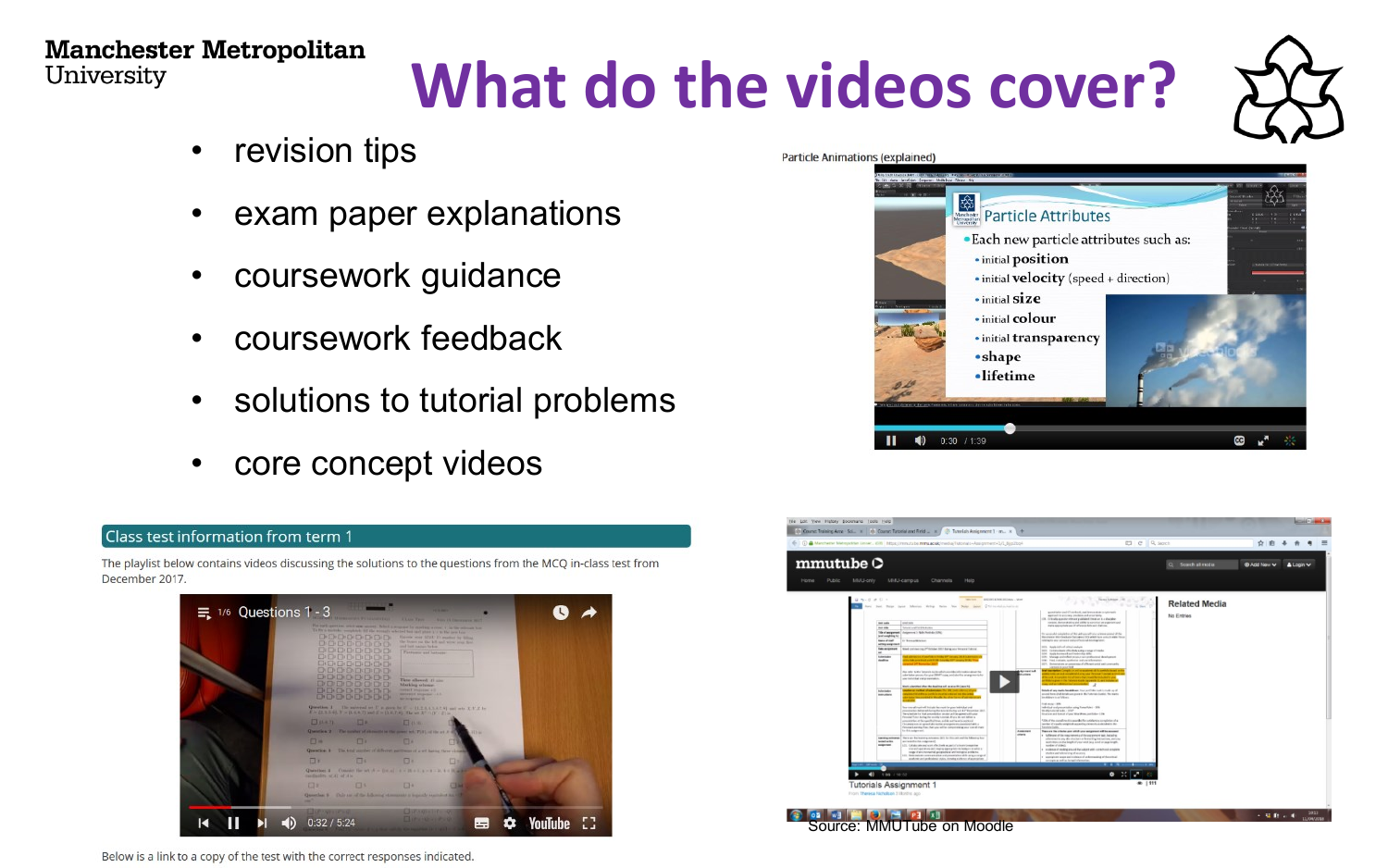

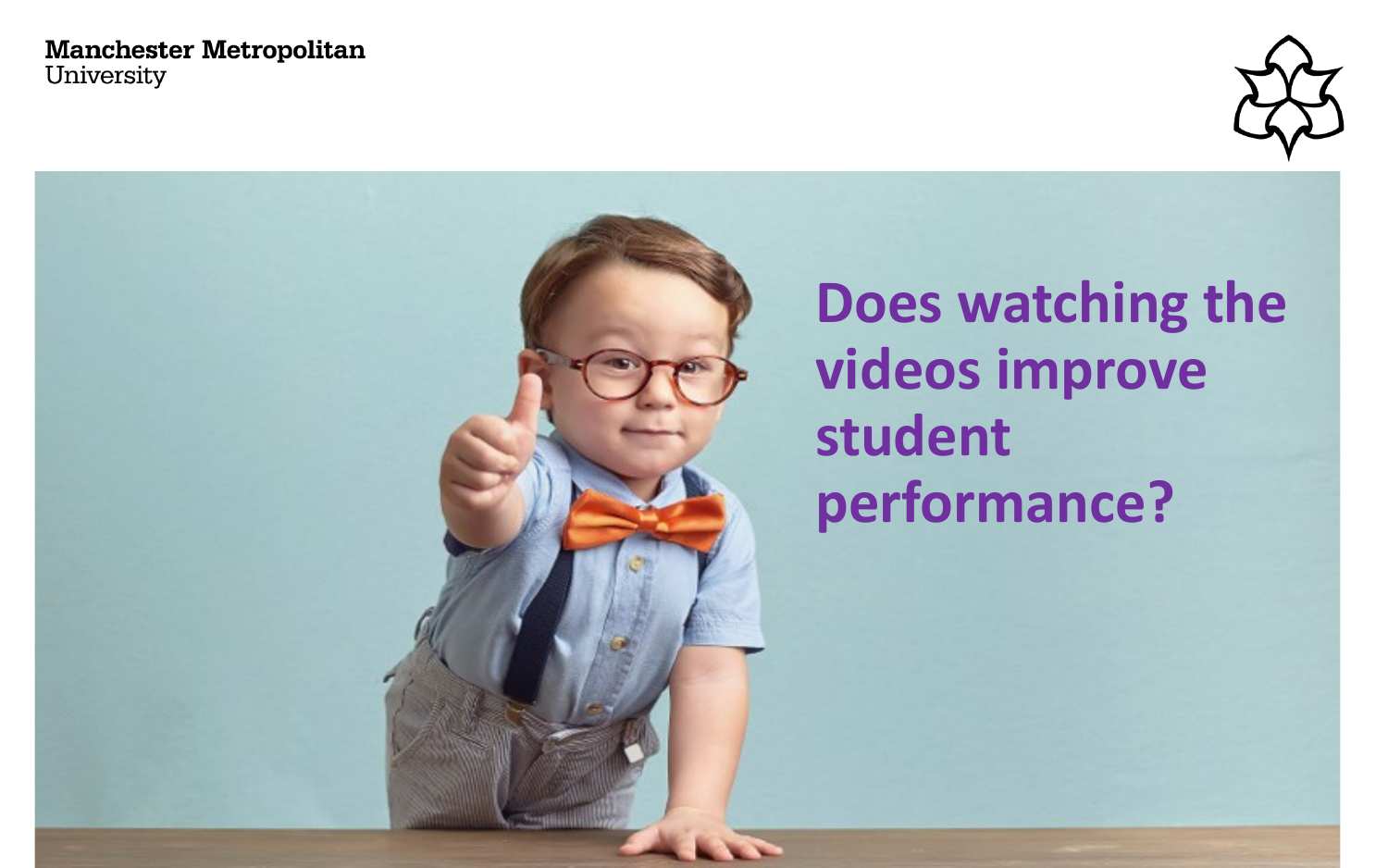# **1. Research Design**



Aim: Investigate whether students' level of engagement with videos impacted academic performance

Quantitative Research Design: Data 8 units across the Faculty (4 first year and 4 second year units)- 1248 students

Regression Analyses (Multiple Regression & Logistic Regression)

**Outcome variable** - final unit marks **Independent variable of interest** – level of engagement with videos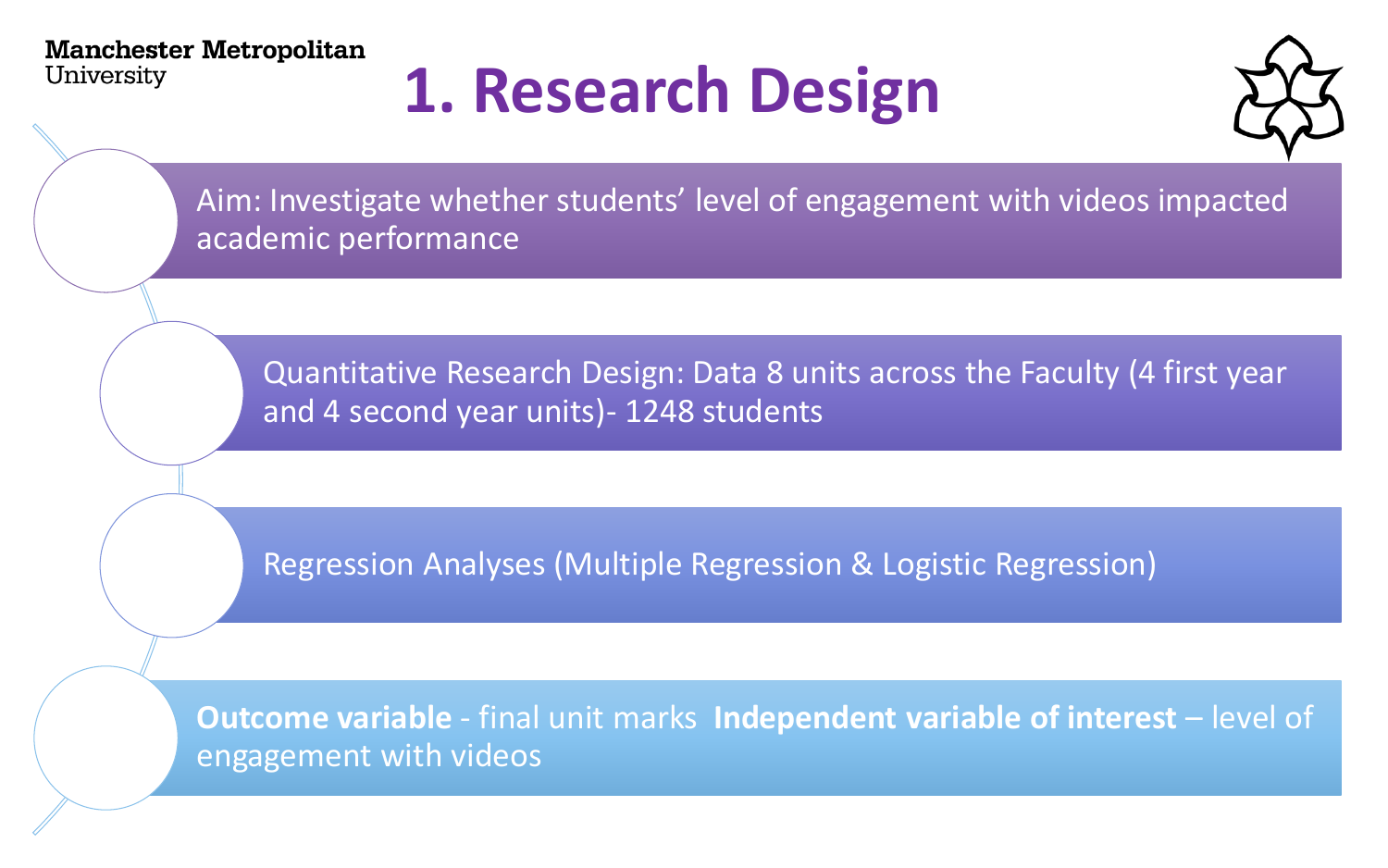# **3. Key Findings**



# Linear regression – unit performance v's video views

Model included the following predictors: video view, level of study, disability, first generation, age, entry qualification, clearing, commuting, multiple deprivation and ethnicity

Entry qualification (*b =* .725,  $p < .001$ ) and ethnicity (*b =* .311, p < .001) are strongest predictors of unit mark

Model produced  $R^2 = .186, F(11, 784) =$ 17.51, p < .001

Adjusted  $R^2$  indicates that 18.6% of the variance in unit mark is explained by those predictors

Video engagement also significant predictor of unit mark (*b =* .110, p < .001),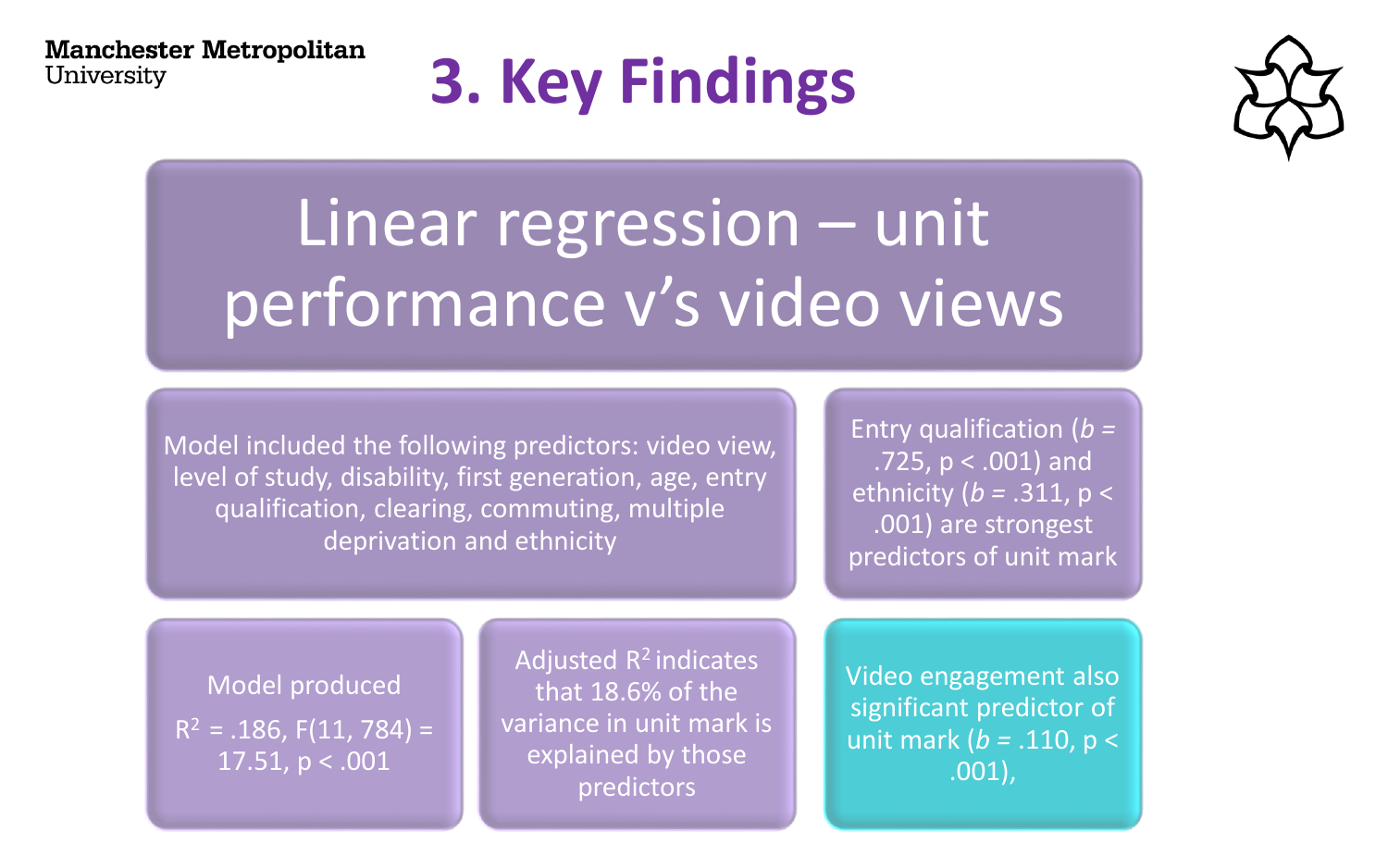

**Logistic regression – view/no view against pass/fail, above 60% and above 70%**

Viewing at least one video correlates with likelihood of getting a mark above 60%

Even stronger predictor of getting a  $1<sup>st</sup>$  class mark

But it does NOT predict failure (below 40) significantly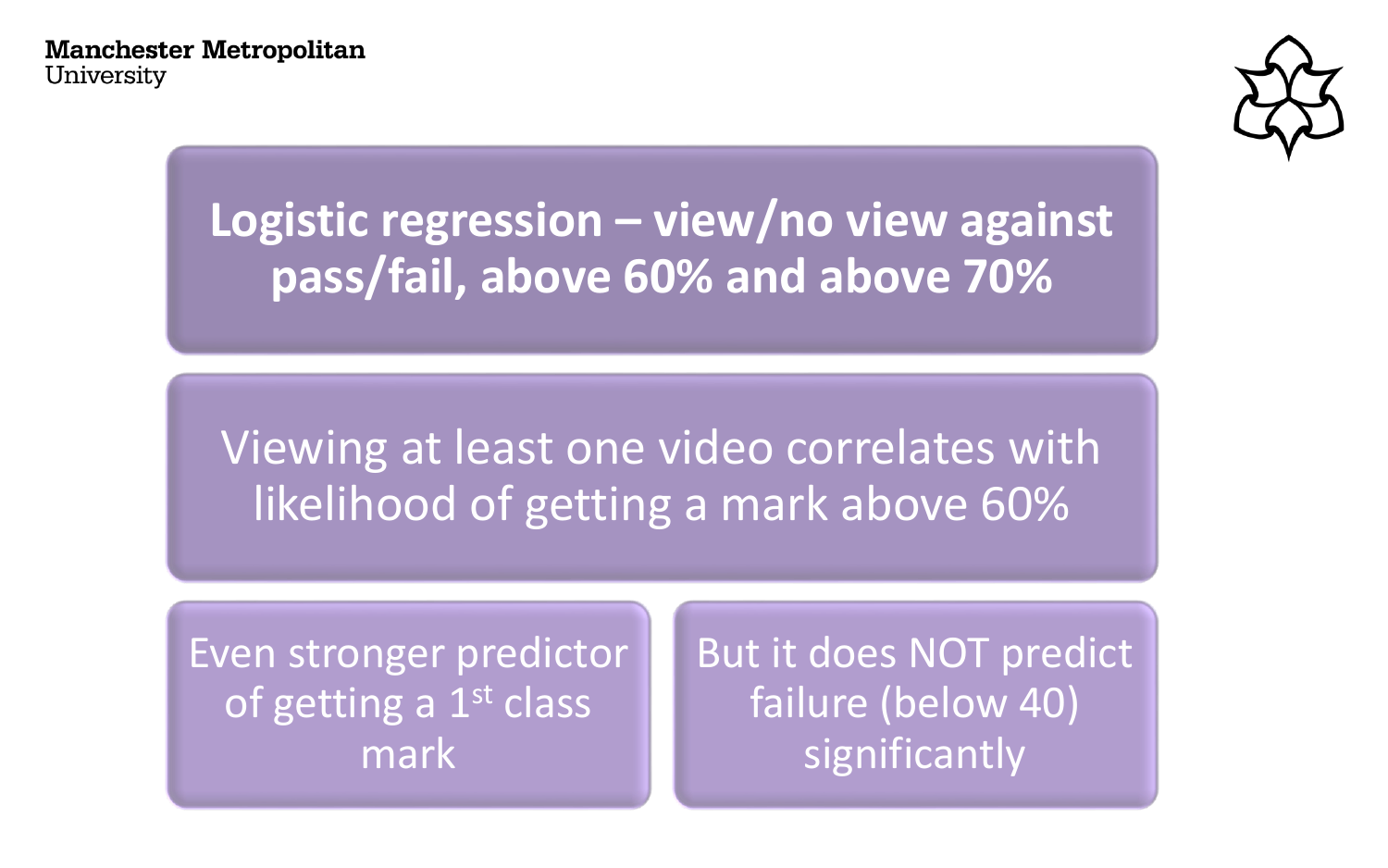### **Summary**



Our primary contribution is to show a direct correlation between viewing videos and unit performance

Although effect size was small, video view was the only significant contributor to improved unit performance besides entry qualification and ethnicity

The impact of the videos on student performance is most pronounced at the 60% mark (important given current sector focus on teaching metrics: e.g good honours)